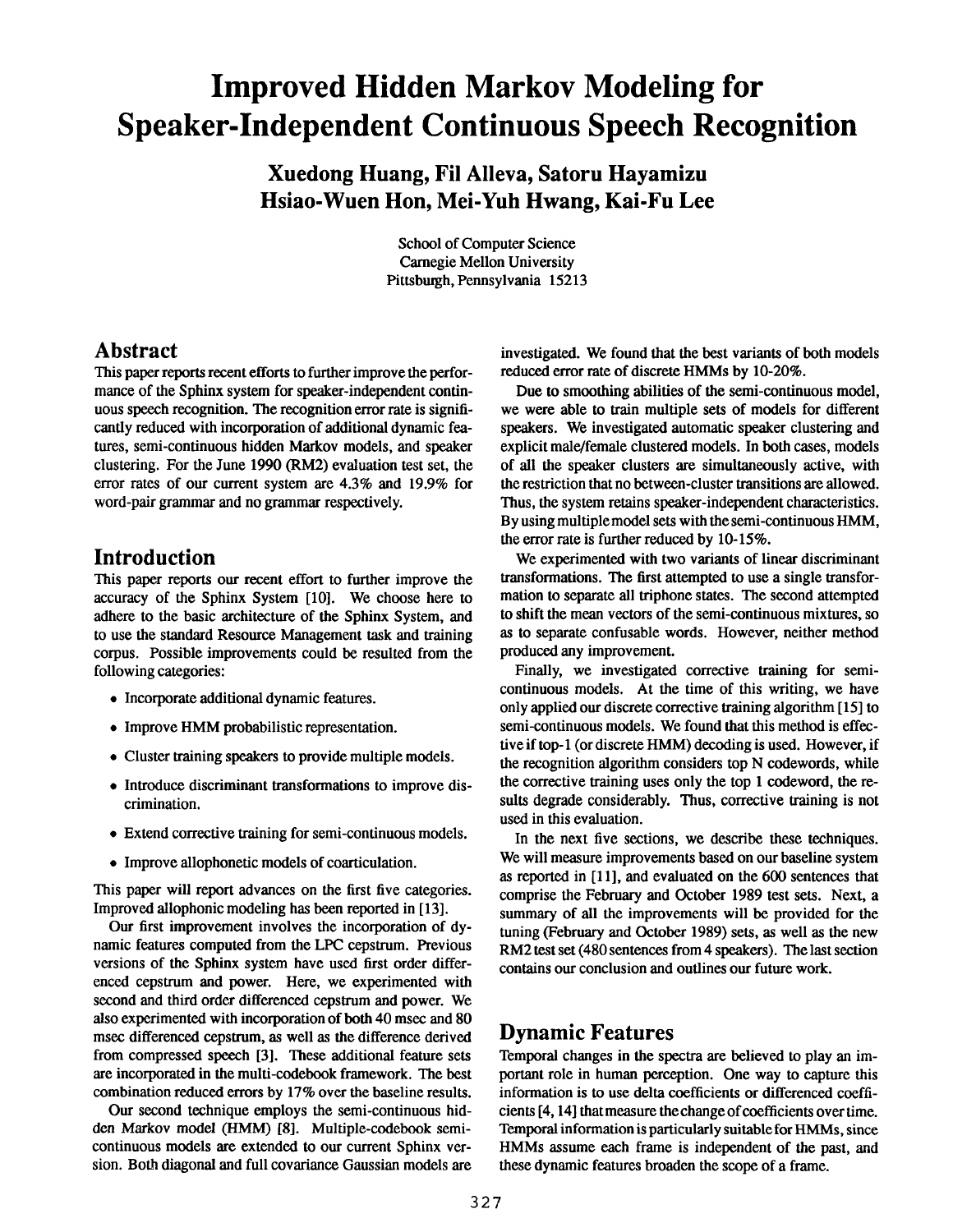In the past, the Sphinx system has utilized three codebooks containing:

- 12 LPC cepstrum coefficients.
- 12 differenced LPC cepstrum coefficients (40 msec. difference)
- Power and differenced power (40 msec.).

We experimented with a number of new measures of spectral dynamics, including:

- Second order differencing (cepstrum and power).
- Third order differencing (cepstrum and power).
- Multiple window differencing (40 msec. and 80 msec).
- Differencing from temporally compressed speech.

The first set of coefficients is incorporated in a new codebook, whose parameters are second order differences of the cepstrum coefficient. The second order difference for frame n is the difference between n+l and n-1 first order differential coefficients. We incorporated this as a fourth codebook, and evaluated the new system using the word pair grammar (perplexity 60) on the February and October 1989 test sets (600 sentences). We found that second order differencing reduced errors from 6.9% to 6.2%. Second order differencing of power (used as another parameter in the power codebook) further reduced errors to 6.0%.

We attempted to extend this idea to third-order differencing, taking the difference of adjacent second-order differential coefficients. But we found that performance deteriorated slightly. We conclude that there is little information beyond second-order differences.

Next, we incorporated both 40 msec. and 80 msec. differences, which represent short-term and long-term spectral dynamics, respectively. We hoped that these two sources of information are more complementary than redundant. We first incorporated the two as separate codebooks (making a total of five codebooks), which reduced errors from 6.0% to 5.9%. We then incorporated the two into one codebook, weighted by their variances. This further reduced errors to 5.7%. We believe the latter approach gave better performance because the correlation between the 40 msec. and 80 msec. differences violated the codebook independence assumption of the multi-codebook approach.

Finally, we tried to incorporate a variable measure of spectral dynamics. Instead of taking static differences, we take differences that depend on "acoustic segments." We defined acoustic segments by using the variable frame rate method [16]. Speech is segmented according to theEuclidean distance of the cepstral coefficients. A segment boundary is placed between frames whose distance exceeds a pre-set threshold. The threshold is chosen so that the ratio of frames to segments is about 2.5 to 1. Each segment is then averaged into a single cepstral (and power) vector. The differential measure for segment n is computed by subtracting the averaged cepstrum of segment  $n-1$  from that of  $n+1$ . Then, the compressed cepstrum is expanded back to its original frame length, by duplicating

the compressed frames, so that its length matches that of the other code sequences. This provides more acoustic context for frames that are in stationary regions. We used this codebook instead of the second order differences, and found that errors increased to over 7%. One explanation for this phenomenon is that this type of compression-expansion increased frameto-frame correlation, which makes HMMs less appropriate models.

Thus, the final configuration involves four codebooks, each with 256 entries, that use:

- 12 LPC cepstrum coefficients.
- 12 40-msec differenced LPC cepstrum coefficients and 12 80-msec differenced LPC cepstrum coefficients.
- 12 second-order differenced power.
- Power, 40-msec differenced power, second-order differenced power.

This configuration reduced an original error rate of 6.9% to 5.7%, a 17% error rate reduction. A summary of dynamic feature results is give in Table 1.

| <b>Systems</b>                     | <b>Error Rate</b> |
|------------------------------------|-------------------|
| <b>Baseline</b>                    | 6.9%              |
| <b>Additional dynamic features</b> | 5.7%              |

Table 1: Improvements using additional dynamic features.

#### **Semi-Continuous HMMs**

Semi-continuous hidden Markov models mutually optimize the VQ codebook and HMM parameters under a unified probabilistic framework [7, 8, 6]. Here, each VQ codeword is regarded as a continuous probability density function. Intuitively, from the discrete HMM point of view, semicontinuous HMMs integrate quantization accuracy into the HMM, and robustly estimate the discrete output probabilities by considering multiple codeword candidates in VQ procedure. From the continuous mixture HMM point of view, semi-continuous HMMs employ a shared mixture of continuous output probability densities for each individual HMM. Shared mixtures substantially reduce the number of free parameters and computational complexity in comparison with the continuous mixture HMM, while maintaining reasonably its modeling power. For the semi-continuous model, appropriate acoustic representation and probability density functions is crucial to the recognition accuracy. With appropriately chosen acoustic parameters and probability density functions, the semi-continuous HMM can greatly enhance the robustness in comparison with the discrete HMM [8].

We first performed exploratory semi-continuous experiments on our three-codebook system. The semi-continuous HMM was extended to accommodate multiple feature frontend [8, 6]. All codebook means and covariance matrices are reestimated together with the HMM parameters except the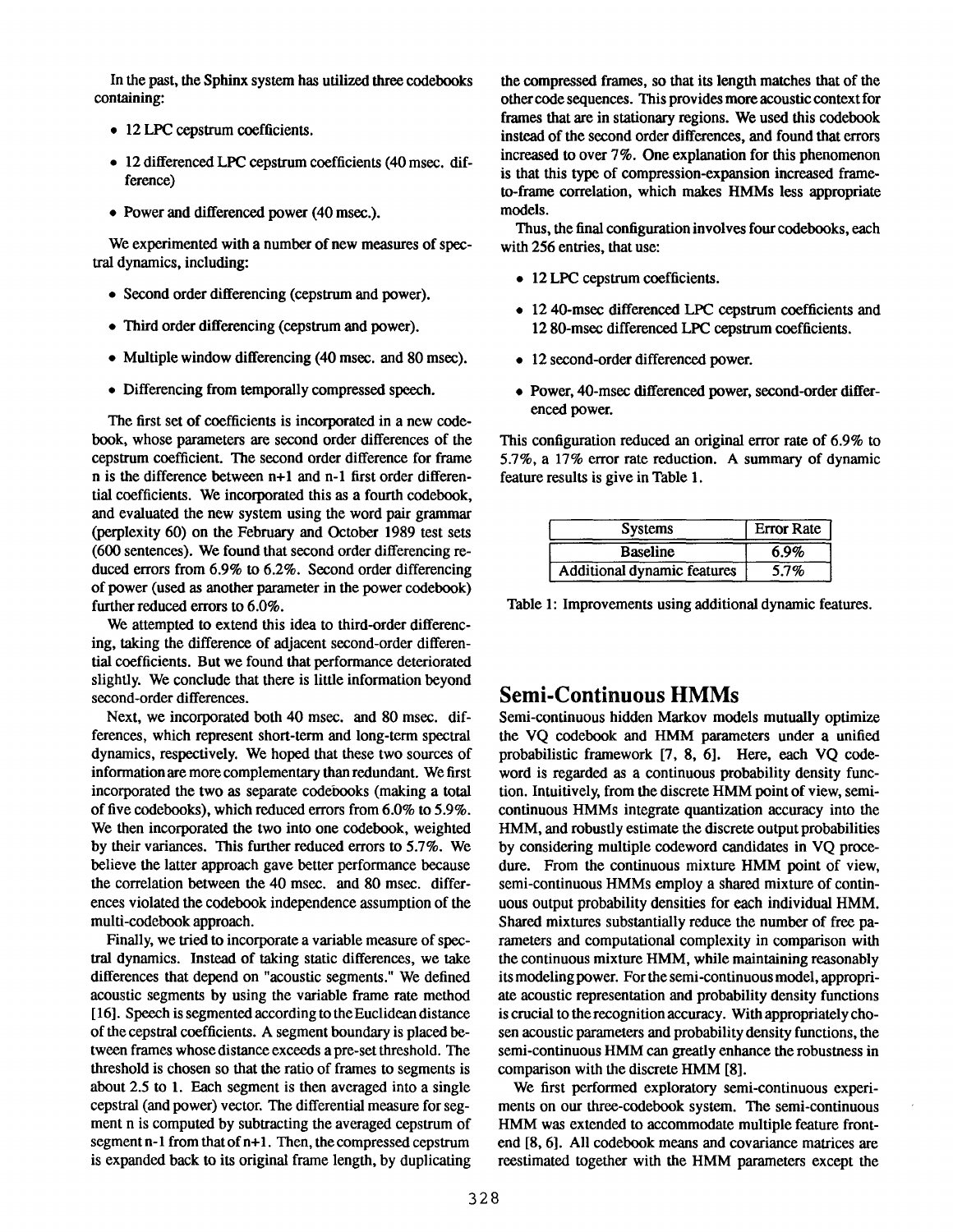power covariance matrices, which are fixed. In an early experiment on the June 88 test set, we found that full covariance HMMs outperformed diagonal covariance semi-continuous HMMs (with an error reduction of 10% in comparison with the diagonal semi-continuous models, and 20% error reduction in comparison with the discrete HMM). However, on the present tuning set, the full covariance semi-continuous HMMs did not give us any improvement. This is probably because the correlation among our acoustic parameters is not very strong, so that the diagonal covariance assumption is relatively valid. When three codebooks are used, the diagonal semi-continuous model reduced error rate of the discrete HMM by 13%. Results using three codebooks are shown in Table 2.

| Models              | <b>Error Rate</b> |
|---------------------|-------------------|
| Discrete HMM        | 6.9%              |
| Semi-continuous HMM | 6.0%              |

Table 2: Discrete and semi-continuous results for three codebook systems.

Another advantage to use the semi-continuous HMM is that it requires less training data in comparison with the discrete HMM. Therefore, given current training data set, more detailed models can be employed to improve the recognition accuracy. One way to increase the number of parameters is to use speaker-clustered models as shown in the following section.

## **Speaker Clustering**

In the past, we have experimented with speaker clustering as a means of speaker adaptation [12]; however, we found that clustering fragmented the training data, and actually degraded performance. In that experiment, no smoothing across cluster was performed. We now rectify this problem with two different approaches.

The first approach uses discrete models, and smoothes them using deleted interpolation between correct cluster and other clusters. We clustered the speakers based on similarity of their allophonic HMMs [5]. To perform recognition, one recognition network is generated for each speaker cluster. All networks are run in parallel, and the best overall scoring path is chosen as the recognized sentence. Note that this is a speakerindependent approach, as no a priori cluster selection takes place. With two and three clusters, this approach reduced errors by about 6%.

The second approach smoothes the resulting models by semi-continuous HMMs. Because multi-codewords are used in Forward-Backward training for semi-continuous models, more models can be trained robustly. Thus, smoothing takes place only within-cluster, and not between-cluster. For this study, we simply used male and female as the two clusters. No interpolation between clustered models is used. The best overall scoring path with clustered models is chosen as the recognized sentence. For three-codebook systems, the error reduction of clustered semi-continuous HMMs is over 10% in comparison with the semi-continuous HMM, and over 20% in comparison with the clustered discrete HMM.

Finally, we combined the four-codebook front-end with the speaker-clustered semi-continuous HMMs. The results are shown in Table 3. The combined error reduction here is 17% in comparison with the discrete HMM.

| <b>Systems</b>      | <b>Error Rate</b> |
|---------------------|-------------------|
| Discrete HMM        | 5.7%              |
| Semi-continuous HMM | 4.7%              |

Table 3: Four codebook results: discrete HMMs vs. speakerclustered, semi-continuous HMMs.

## **Discriminant Transformations**

Two variants of linear discriminant transformation were experimented. First, the classes to be discriminated are defined as triphone states. The Viterbi segmented data are used to compute within- and between-class means and covariance matrices. Here, 7 continuous frames are treated as one vector for discriminate transformation. The transformed vector corresponding to top three-frame eigenvalues are divided into three vectors for three-codebook generation. Several variations of the approach were experimented. However, the average recognition accuracy is not improved.

Next, we experimented with a unified linear discriminant transformation to find appropriate features for semicontinuous hidden Markov modeling. We used word level supervision to estimate the confusion covariance matrices. This extends the technique suggested by [9, 2] to the semicontinuous HMM. Both within- and confusion-covariance matrices for each VQ codeword are weighted with the semicontinuous HMM posterior probabilities. We investigated both codeword-dependent and codeword-independent discriminant transformations with different parameters. Unfortunately, the final word accuracy is still about the same as our best semi-continuous HMM.

Results of the unified discriminat transformation were promising. We think more experiments are needed to fully understand the problem.

## **Corrective Training**

Previously, we have applied the IBM corrective training algorithm [1] to continuous speech training [15]. This approach basically involved generation of misrecognitions and nearmisses for each training sentence, and then modifying the HMM parameters to discriminate the correct sentence from the misrecognitions and near-misses.

For discrete models, this method rewards codewords that contribute to the correct alignment, and punishes those that contributeto misrecognitions and near-misses. However, with a semi-continuous system, several codewords are accountable for each frame alignment. At the time of this writing, we have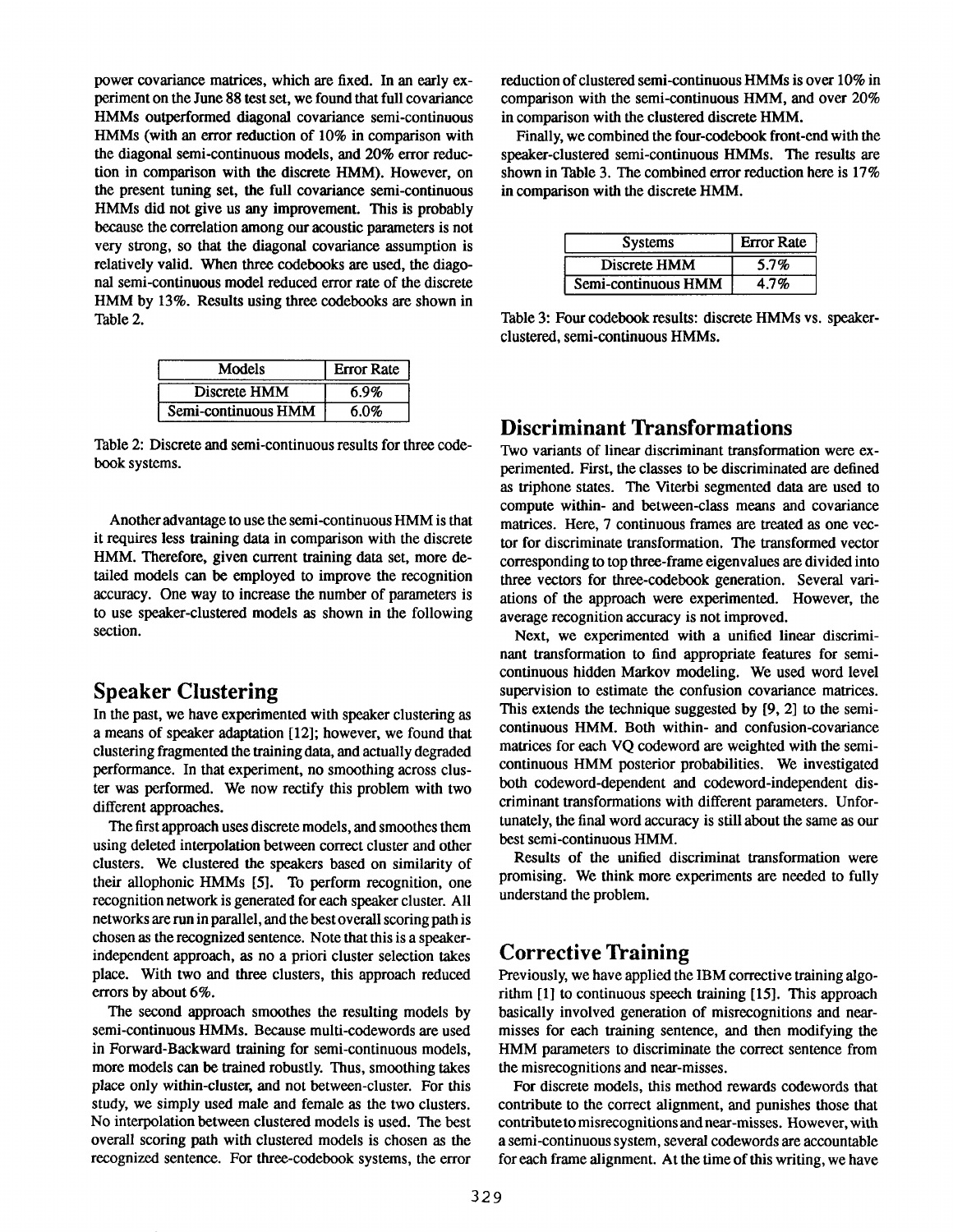only used a simple extension of our algorithm: for the purpose of corrective training, only the top semi-continuous **candidate**  (rather than top 4 or 6) was used.

This technique essentially uses top-1 correction and top-4 decoding. We found that this technique increased errors substantially, presumably due to the mismatch between the corrective and decoding stages. In a second experiment, both top-1 correction and decoding were applied (although hypotheses were generated with a top-4 system), significant improvements were observed (an error reduction of 10-15%). However, the improvement was less than that of the 4-codebook semi-continuous HMM. Thus, for evaluation purposes, we opted to bypass the corrective training stage.

In order to reap maximum benefit from corrective training, we will need to implement a consistent algorithm for semicontinuous corrective training. We also believe that an Nbest algorithm [17] for hypothesizing near-misses will help significantly.

#### **Summary of Results**

Without corrective training, our previous best results was 6.9% error rate on the 600 sentence tuning set (with corrective training, this was reduced to 5.7%). We will refer to the 6.9% error rate system as the "baseline" system. Table 4 shows our progress with the techniques described in this paper. This represented a 32% error rate reduction from the baseline system. We believe with proper implementation of corrective training, another 10% or more reduction will be possible.

| <b>Systems</b>                   | <b>Error Rate</b> |
|----------------------------------|-------------------|
| <b>Baseline</b>                  | 6.9%              |
| +2nd order diff. cepstrum        | 6.2%              |
| +2nd order diff. power           | 6.0%              |
| +80ms 1st diff. order cepstrum   | 5.7%              |
| +Semi-continuous clustered model | 4.7%              |

Table 4: Improvements of various techniques using the wordpair grammar.

Since our intermediate results were only evaluated on the word-pair system, we do not have detailed results for the nogrammar system. The baseline and final system results are shown in Table 5. The improvements introduced here led to a 28% error reduction.

Finally, we evaluated the above system on the June 90 (RM2) test set, which consists of 480 sentences spoken by four speakers. The evaluation results are shown in Table 6.

| <b>Systems</b>  | <b>Error Rate</b> |  |
|-----------------|-------------------|--|
| <b>Baseline</b> | 27.1%             |  |
| Final system    | 19.5%             |  |

Table 5: Improvements using no grammar.

The results on these speakers are better than the tuning set. The error reduction of our current system is about 40% in comparison with the baseline system. We believe this can be partially be attributed to the better modeling of female speech. Previously, speaker-independent models were trained with 1/3 female speech. With separated male/female models, female results improved substantially.

| <b>Speaker</b> | Word-Pair Grammar<br><b>Error Rate</b> | No Grammar<br><b>Error Rate</b> |
|----------------|----------------------------------------|---------------------------------|
| <b>BJW</b>     | 3.1%                                   | 18.6%                           |
| <b>JLS</b>     | 4.8%                                   | 21.3%                           |
| <b>JRM</b>     | 5.8%                                   | 24.0%                           |
| <b>LPN</b>     | 3.6%                                   | 15.7%                           |
| Average        | 4.3%                                   | 19.9%                           |

Table 6: Results with RM2 test set.

#### **Conclusions**

In this paper, we have presented several techniques that substantially reduced Sphinx's error rate. These techniques include: dynamic features, semi-continuous HMMs, and speaker clustering. We have also found that discriminant transformations and dynamic features based on variable frame analysis did not improve recognition. We also obtained disappointing results using a compromised corrective training algorithm.

In the future, we expect to further extend some of these areas. We will investigate other methods for automatical parameter selection. We will extend speaker clustering to a much larger number of clusters (on a larger database). Corrective training could be improved by using N-Best sentence hypotheses, as well as by using a consistent algorithm for semi-continuous learning. Finally, we hope to further investigate discriminant methods, and learn whether they are limited to small vocabularies, or discover new variations that improve our large-vocabulary system.

We believe the improvement of basic speech research is essential for further progress of the spoken language systems. We hope extensions of the above areas of research will further narrow the gap of man-machine communication.

#### **References**

- [1] Bahl, L., Brown, P., De Souza, P., and Mercer, *R. A New Algorithm for the Estimation of Hidden Markov Model Parameters.* in: IEEE **International Conference on Acoustics, Speech, and Signal Processing.** 1988.
- [2] Doddington, G. *Phonetically Sensitive Discriminants for Improved Speech Recognition.* in: IEEE **International Conference on Acoustics, Speech, and Signal Processing.** 1989.
- [3] Furui, S. *On the Use of Hierarchical Spectral Dynamics*  in Speech Recognition. in: **IEEE International Con-**